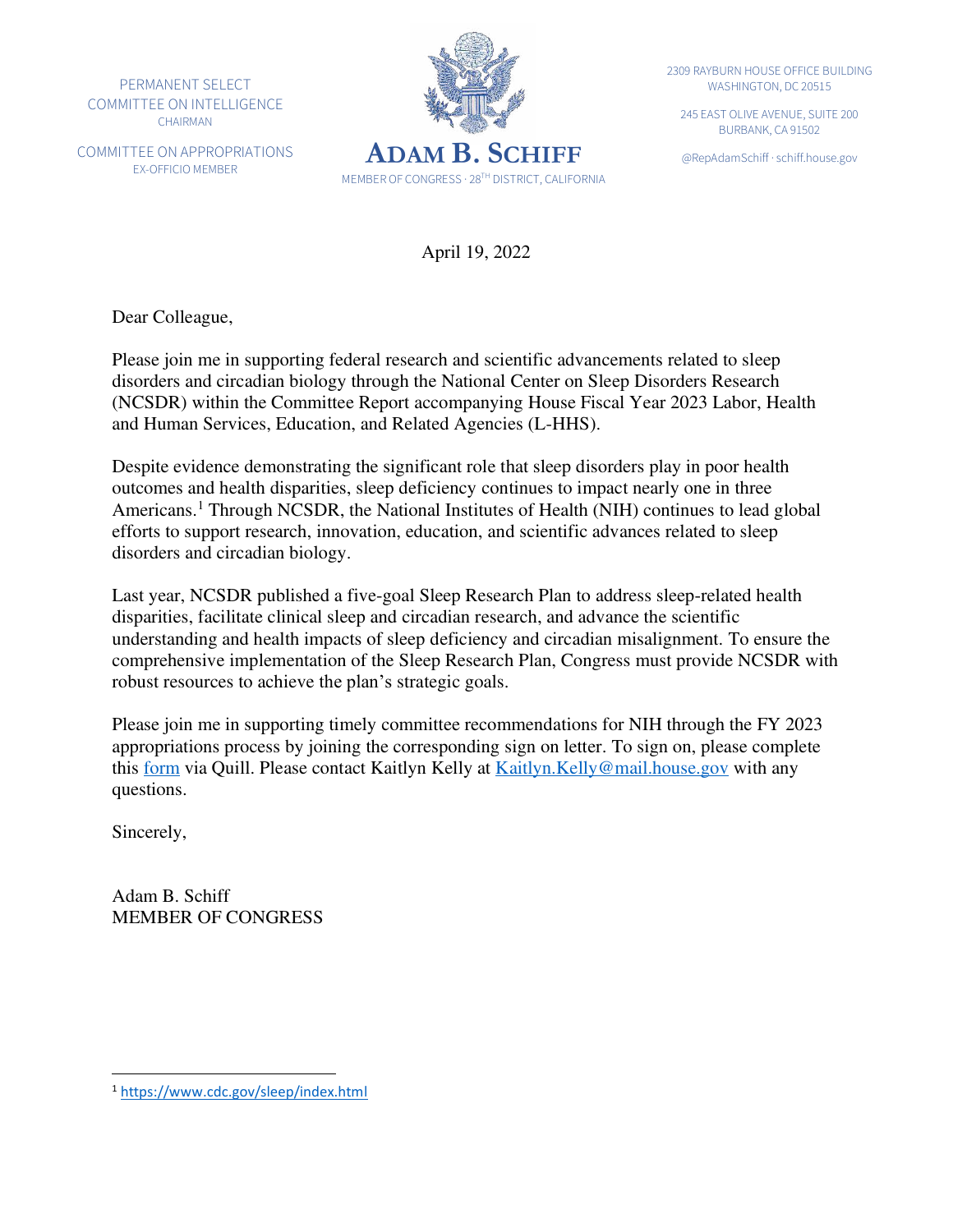## Congress of the United States Washington, DC 20515

## [[DATE]]

The Honorable Rosa DeLauro The Honorable Tom Cole Appropriations Subcommittee Appropriations Subcommittee

The Honorable Sanford Bishop The Honorable Andy Harris Appropriations Subcommittee Appropriations Subcommittee

Chair, Labor-HHS-Education Ranking Member, Labor-HHS-Education

Chair, Agriculture-FDA Acting Ranking Member, Agriculture-FDA

Dear Chairs DeLauro and Bishop, and Ranking Members Cole and Harris:

As you consider appropriations for Fiscal Year (FY) 2023, we write to request the inclusion of language regarding sleep and sleep disorders within the Committee Reports accompanying the House FY 2023 Labor, Health and Human Services, Education, and Related Agencies (L-HHS).

The National Institutes of Health (NIH) continues to lead global efforts to support research, innovation, education, and scientific advances related to sleep disorders and circadian biology through the National Center on Sleep Disorders Research (NCSDR). Despite the critical role that sleep plays in overall health outcomes, the Centers for Disease Control and Prevention (CDC) estimates that more than 30 percent of U.S. adults and approximately 65–80 percent of adolescents nationwide experience sleep deficiency. Further, sleep deficiency is thought to disproportionately impact populations in the United States that experience other health-related disparities.<sup>1</sup>

Last year, NCSDR released a five-goal Sleep Research Plan that aims to address sleep-related health disparities, facilitate clinical sleep and circadian research, and advance the scientific understanding and health impacts of sleep deficiency and circadian misalignment. These goals were informed in part by a minority health and health disparities research framework developed through the National Institute on Minority Health and Health Disparities (NIMHD). The plan also identifies nine Critical Opportunities (CO) related to the strategic goals, including working to develop tools for the early prediction, detection, and treatment of sleep deficiency, and identifying people-driven approaches to promote healthy sleep behaviors.

As the NCSDR begins its work to implement the 2021 Sleep Research Plan, Congress must ensure that NIH is provided with adequate resources to achieve each of the five strategic goals and comprehensively explore each Critical Opportunity. We respectfully request that the L-HHS Subcommittee consider and include the following language as part of the Committee Report accompanying its FY 2023 L-HHS Appropriations Bill:

<sup>1</sup> <https://academic.oup.com/sleep/article/43/8/zsaa037/5802387?login=true>